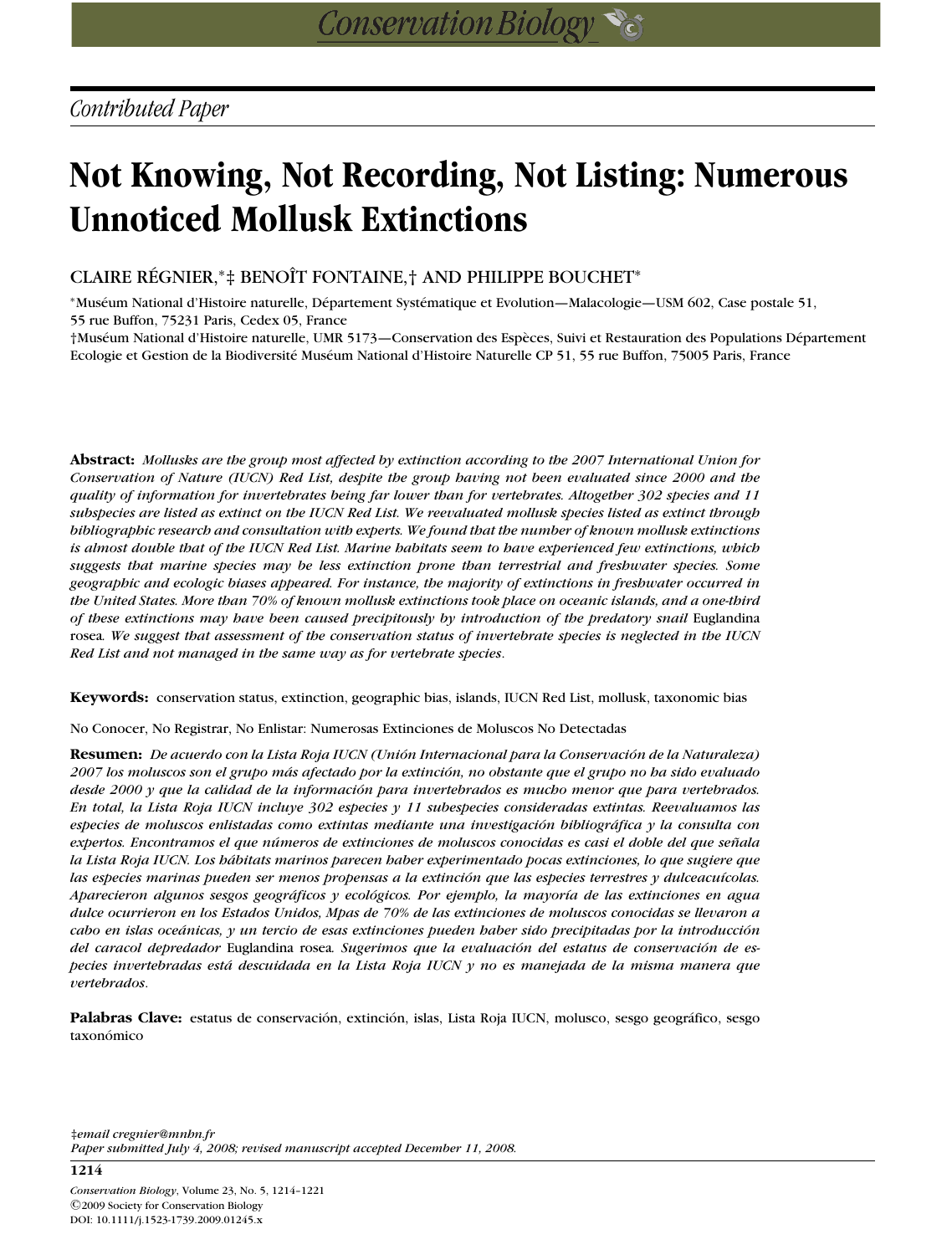## **Introduction**

Conservation strategies require knowledge about extinction-prone groups and good estimates of extinction risk. The International Union for Conservation of Nature (IUCN) Red List has become an essential source of information for conservation action and is widely recognized as the most comprehensive compilation of extinct and threatened species (Mace & Lande 1991; Rodrigues et al. 2006). Yet IUCN figures do not reflect the current trend of great losses of biodiversity (Mace 1995; Lamoreux et al. 2003). The IUCN Red List (IUCN 2007) shows that 850 species have become extinct since 1500, which is fewer than two species per year and is the same order of magnitude of extinctions as background extinction rates estimated from the fossil record (May et al. 1995). Moreover, there is a huge taxonomic bias in the assessment of species' conservation status. According to Baillie et al. (2004), the conservation status of almost 90% of mammal species and of all bird and amphibian species has been evaluated, whereas only 3% of mollusk species and 0.08% of insect species have been assessed. Indeed, invertebrates receive much less attention than vertebrates, and our knowledge of them is sparse (Gaston & May 1992; McKinney 1999).

With 302 species and 11 subspecies listed as extinct, mollusks are the group paying the most severe documented tribute to the crisis according to IUCN figures (302 vs. 271 for all terrestrial vertebrates). In this context mollusks represent an interesting group through which to address several questions regarding the representativeness of the IUCN Red List. What proportion of species that are known to be extinct by specialists is captured by the IUCN Red List? Where are the main gaps in terms of geographical distribution and biomes? Extinct mollusks on the IUCN Red List have not been evaluated and assessed since 1996, except for 82 North American species evaluated in 2000. Is this lack of assessment due to the fact that there have been no other mollusk extinctions since then, or are mollusks simply not listed? If the latter, why are they not listed?

## **Methods**

Throughout this paper, we focus on extinct species only and do not deal with species listed as threatened. We reviewed all mollusk species listed as extinct on the IUCN Red List by contacting the assessors of each species and asking them to provide the source of information that led to the listing or to a downgrading to threatened status if appropriate. As far as possible, we obtained a published reference supporting the status for each species. If no reference was available, we noted the justification as personal communication. We provisionally considered species listed as extinct for which we could find no published reference to support this status.

We scanned selected references for unlisted cases of extinct species. These were taxonomic papers (Abdou & Bouchet 2000; Griffiths & Florens 2004), conservation papers (Whitten et al. 1987; Fontaine et al. 2007), and regional checklists of species. This resulted in an expanded list with additions of extinct (EX) or possibly extinct (PoEX) species. We listed as PoEX species that may have gone extinct but for which no recent field surveys had confirmed this, and species cited as extinct in the literature without any details provided to support this assertion. This category is not recognized by the IUCN; rather, these species are listed as critically endangered with a flag of possibly extinct or as data deficient (IUCN 2001), depending on the case. We also listed as PoEX species whose systematic validity was not clearly established, such as possible synonyms or subspecies.

For all listed species (those on the IUCN Red List and those newly assessed as extinct), we asked experts (listed in the Acknowledgments) to

- confirm or contradict the validity of the species listed, supported by literature references or as personal communication. (Of special interest were cases in which a taxon was treated by some authors as a valid species and by others as a valid subspecies or synonym. Our goal was to distinguish taxonomic extinction from true extinction.);
- confirm or contradict the conservation status of the species on our list, again supported by literature references or supported by as personal communication; and
- identify species omitted from the expanded list.

#### **Results**

Altogether 302 mollusk species and 11 subspecies were originally listed as extinct on the 2007 IUCN Red List. Of these, experts recognized 33 species and two subspecies as still extant. Twenty-seven of these species had been recently rediscovered in the field, and eight had to be considered as taxonomic extinctions (synonyms of other species that still survive). Only 269 species and nine subspecies were correctly listed as extinct on the IUCN Red List. Information from the literature and the experts provided 263 new cases of extinct species and 25 of extinct subspecies; 17 others had initially been included as extinct, based on the literature but were removed following expert consultation. The full list of extinct mollusk species and subspecies is available on request from C.R. New cases of mollusk extinctions should be taken into account in future releases of the IUCN Red List (M.B. Seddon, personal communication).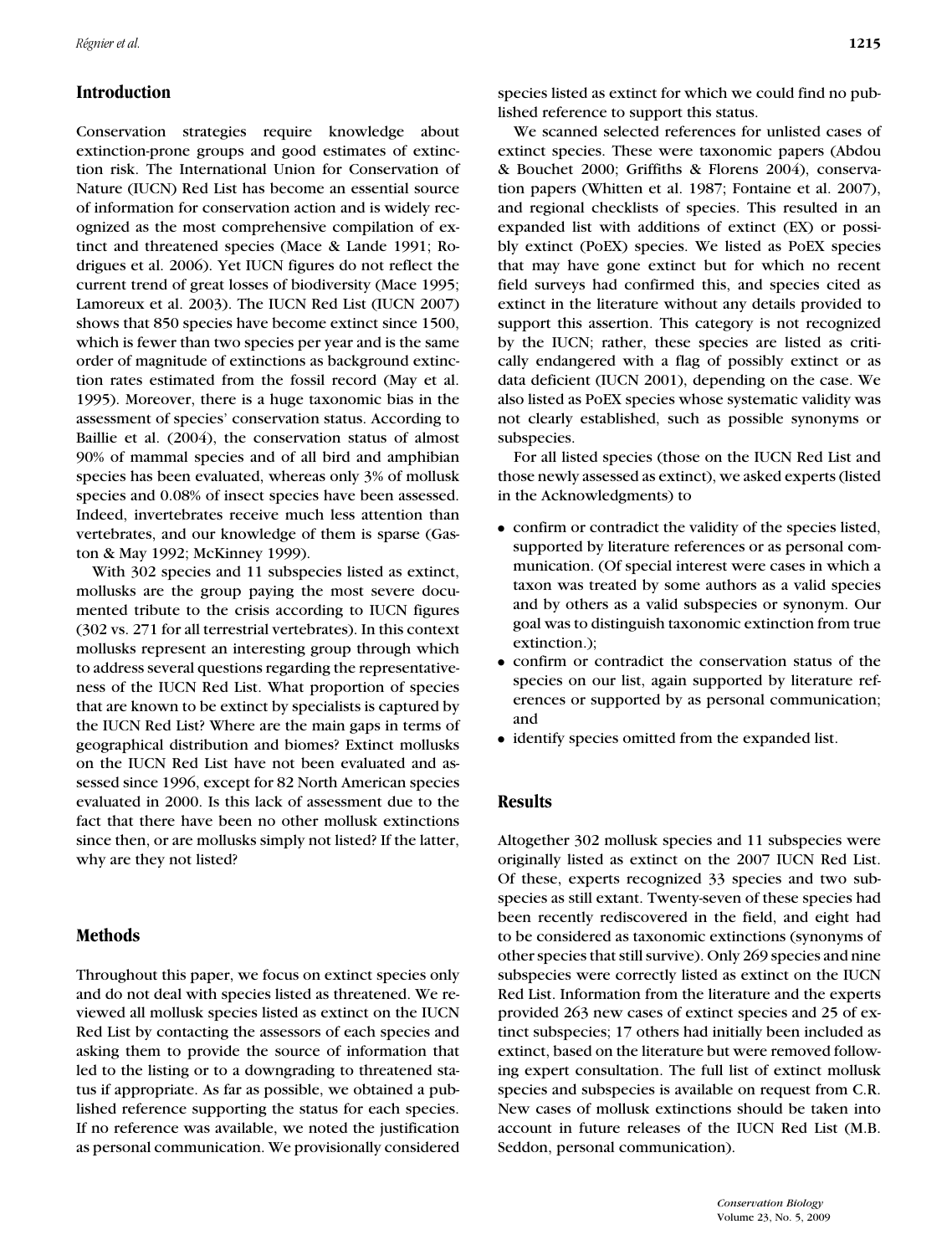

*Figure 1. Geographical distribution of extinct mollusks: Pacific islands (Hawaii, French Polynesia, American Samoa, Clipperton, Cook Islands, Fiji, Guam, New Caledonia, Mariana Islands, Pitcairn Islands), North America (United States, Canada), Asia (China, India, Indonesia, Japan, Malaysia, Pakistan, Philippines, Vietnam), Mascarene Islands (Mauritius, Reunion, Rodrigues), Europe (Austria, Croatia, France, Greece, Montenegro, Portugal, Serbia), West Indies (Antilles, Cuba, Guadeloupe, Haiti, Jamaica, Martinique, Trinidad), South/Central America (Argentina, Brazil, Columbia, Ecuador, Mexico, Paraguay, Venezuela), Oceania (Australia, Norfolk Islands), Macaronesia (Canary Islands, Madeira), Africa (South Africa, Mayotte), others (Bermuda, Israel, Saint Helena, Seychelles).*

Known extinctions of mollusks were unevenly distributed among geographical areas. The two most important groups in terms of extinction figures were North American and Pacific Island species (Fig. 1). All North American, European, Japanese, and Australian mollusk extinctions were documented by researchers native to each of these countries. Among the 334 extinct species native to countries other than the United States, Europe, Japan, and Australia, 26% were recorded by North American researchers, 54% by Europeans, and 15% by Australians. We documented few extinctions among marine mollusk species (Fig. 2): only four cases of 566 despite a wide search by a large number of people (shell collectors). If extinctions had occurred, some would have been noticed.

Among the 140 freshwater extinctions we documented, 83 occurred in the United States (Fig. 3), including 50 in the Alabama River system (Alabama, Cahaba, Coosa, and Mobile rivers). Balkan species represented another important group of extinct freshwater mollusks. We recorded 29 extinctions in this region (Fig. 3). For freshwater too, geographical biases were important. Apart from the two main groups of extinctions (United States and Balkans), freshwater extinctions were recorded in small numbers in only a few areas (Fig. 3). This imbalance may be due to a sampling or study artifact. Of 27 known areas of special importance for freshwater mollusk diversity (Strong et al. 2008), 17 lacked data on species conservation status, including African great lakes, Madagascar, and lakes and river basins in Southeast Asia.

Another important component of freshwater molluskan biodiversity that remains mostly unknown and for which very few data were available in terms of species conservation status is the spring and groundwater snails. Among the 566 extinct mollusk species, 400 are from oceanic islands, representing 71% of all listed mollusk extinctions. And among these 400 extinct mollusk species,



*Figure 2. Number of extinct mollusk species (left) compared with the number of described species in marine, freshwater, and terrestrial biotas (right) (after Bouchet & Lydeard et al. 2004).*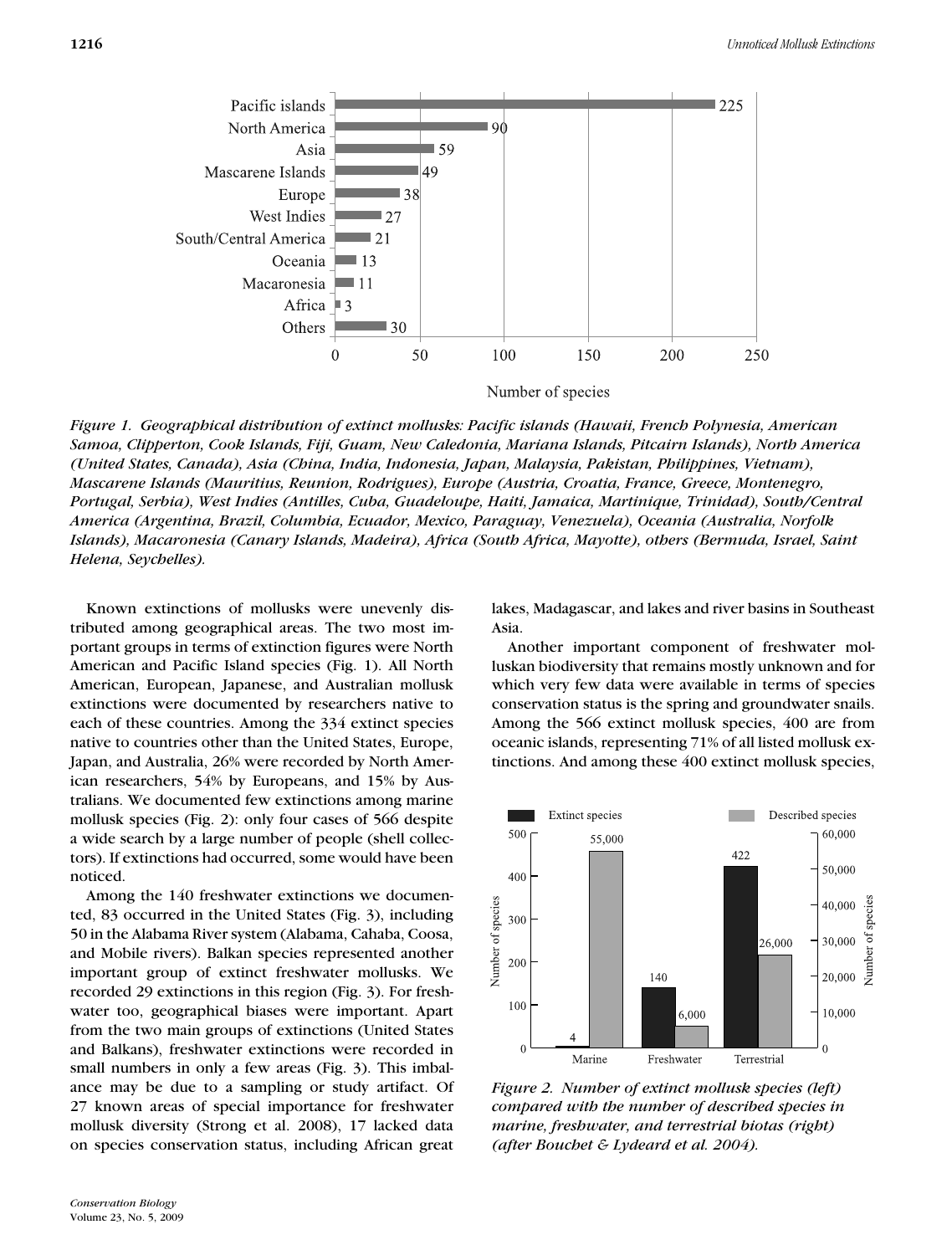

*Figure 3. Geographical origin and number of extinct freshwater mollusks.*

327 are endemic to the most isolated islands of the world (UNEP 1998), as ranked by an index of isolation based on distances to the nearest island, island group, and continent. The listed extinct island species are mostly from Hawaii, French Polynesia, and the Mascarene Islands (Fig. 1), where research is very active, and this introduces a geographical bias within the listing of extinct island species. Of the 400 extinct species we listed from oceanic islands, 234 lived on islands to which *Euglandina rosea* had been introduced, and it is highly probable that of these 234 extinctions, 134 of them were ultimately caused by the introduction of *E. rosea*.

## **Discussion**

#### **Uneven and Biased Nature of Mollusk Extinctions**

The biased distribution of mollusk extinctions we found has been noted previously. For these poorly known species (i.e., invertebrate species), knowledge of their conservation status comes from taxonomists, and 80% of taxonomists are based in North America or Europe and few (only 4%) are Latin American or African. However, biodiversity is richest in countries with fewer taxonomists (Gaston & May 1992). These figures match well with our observations. The sparse knowledge available for biodiversity-rich countries is partly due to a lack of local workers. This is not the situation in Europe, where there are a lot of taxonomists to notice changes in population trends of mollusks and numerous cases of documented mollusk extinctions are a direct consequence of a large number of workers in this field. But molluskan faunas from Pacific islands and North America have another characteristic that makes their extinction figures stand out. These two faunas (especially freshwater fauna for North America [Bogan et al. 1995]) have a lot of very restricted endemics that are much and easily affected by environmental changes induced by human settlement.

#### **Marine Mollusk Extinctions**

Despite the fact that marine mollusks are more diverse than nonmarine species (Bouchet 2006), only one supplementary case of extinction was found. This trend was not inherent to the molluskan fauna: only 16 extinct marine species, from mammals to algae, are listed in the 2007 IUCN Red List. This may be because in published studies on conservation biology marine habitats are underrepresented (Carlton 1993; Chapman 1999; Reaka-Kudla 1997). This trend may be changing because marine habitats are becoming a topic of concern (Powles et al. 2000; Dulvy et al. 2003; Hilborn 2007). In papers on this issue, there is conflation of "biological extinction" (our focus here) and "commercial extinction" (Dulvy et al. 2004; Worm et al. 2006; Hilborn 2007), probably because of confusion between biodiversity loss (global extinctions) and declining stocks of commercially valuable species (Briggs 2007). The lack of quantitative data on marine invertebrate abundances, ranges, habitat requirements, dispersal, and connectedness among populations prevented us from concluding anything about their conservation status (Chapman 1999). This does not mean marine invertebrates are extinction proof. In vulnerable marine habitats, such as coral reefs, where species are part of coevolved associations, worldwide episodes of coral bleaching probably have serious consequences for species that are interdependant and may have led to several unnnoticed extinctions (Reaka-Kudla 1997). But no such cases of extinctions have yet been recorded.

It is commonly thought that marine organisms are resistant to human-caused extinction because most of them have larvae with a long planktonic drifting stage and large geographic ranges (Carlton 1993; Culotta 1994; McKinney 1998). The very few extinctions listed for marine organisms and the only additional case of a marine mollusk extinction we documented confirmed this is likely to be the case. Our general conclusion concerning marine extinctions is that marine mollusks (and marine species in general) are likely to be less extinction prone than nonmarine species.

#### **Freshwater Mollusk Extinctions**

Flowing waters are probably the most endangered ecosystem on Earth, and this is because of human activities (Allan & Flecker 1993; Malmqvist & Rundle 2002). That mollusks are endangered in river system in the United States is well known. We illustrated this for the Alabama River system, which is highly polluted because of infrastructure development (Bogan 2006). The effect of habitat degradation is affecting mollusks all the more because the freshwater molluskan fauna of North America has a lot of very restricted endemics.

The Balkan region is rich in freshwater fauna (Griffith et al. 2004; Gloër et al. 2007). Many gastropod species in this region have small ranges and are restricted to small hydrographic systems: rivers, lakes, and springs (Fig. 4). The high level of endemism in the Balkan freshwater molluskan fauna is due to the karstic landscape, which is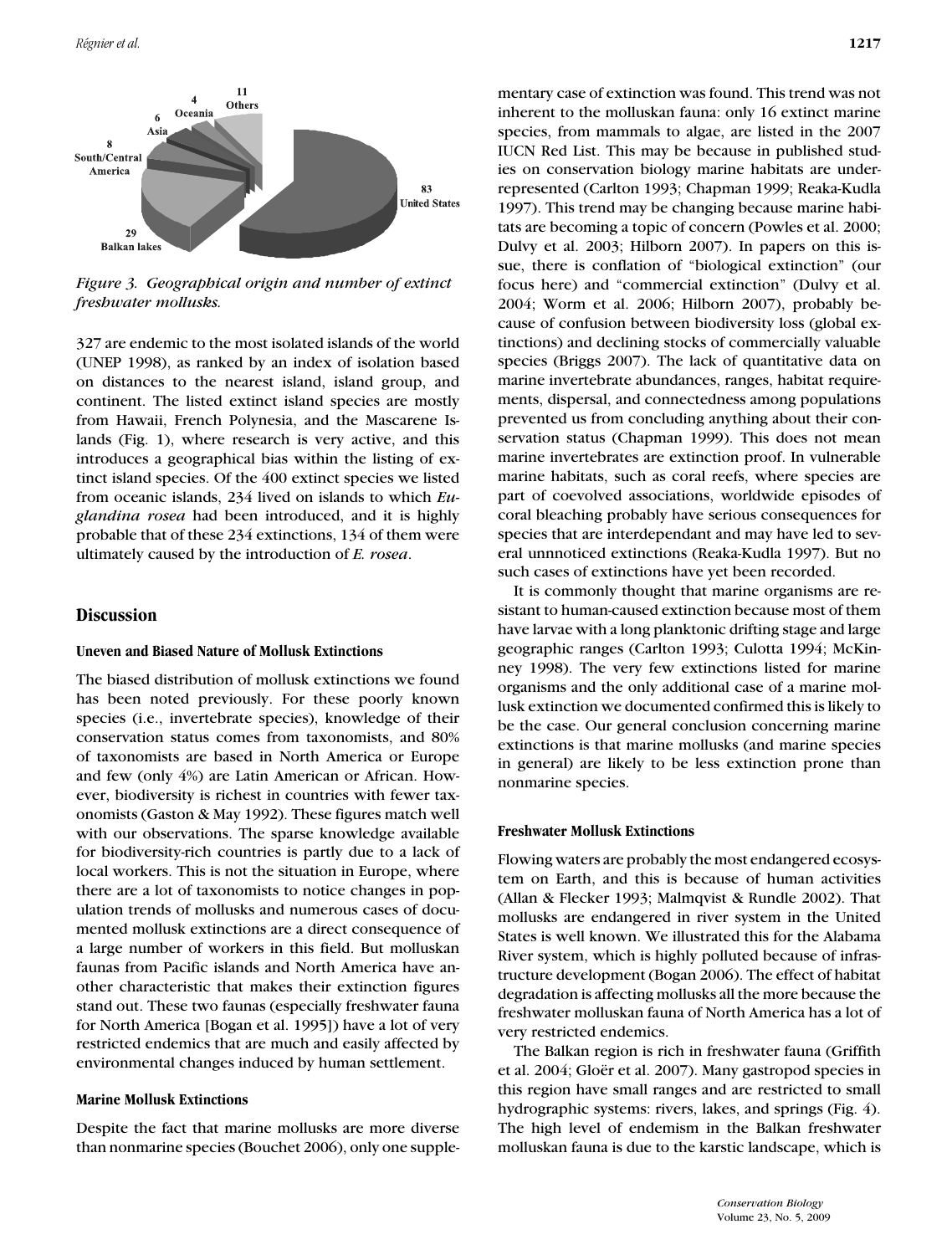

*Figure 4. Locations of the extinct mollusks of the Balkan region: 1,* Belgrandiella zermanica, Dalmatinella fluviatilis*,* Islamia zermanica*,* Tanousia zrmanjae*; 2,* Graziana lacheineri adriolitoralis*,* Vinodolia fiumana*; 3,* Dianella schlickumi*; 4,* Graecoanatolica vegorriticola*; 5,* Graecorientalia vrissiana*; 6,* Grossuana serbica vurliana*; 7,* Heleobia achaja sorella*,* Turcorientalia hohenackeri hohenackeri*; 8,* H. steindachneri*,* I. epirana*,* Orientalina curta albanica*,* Paladilhiopsis janinensis*; 9,* I. graeca*,* Pseudoislamia balcanica*,* Trichonia trichonica*,* Valvata klemmi*; 10,* I. hadei*; 11,* Pseudamnicola macrostoma*; 12,* T. kephalovrissonia*; 13,* G. macedonica*; 14,* Antibaria notata*,* V. gluhodolica*; 15,* Bracenica spiridoni*; 16,* V. matjasici*; 17,* Ohridohauffenia drimica.

characterized by a spring and river hydrography in which small systems are completely isolated from one another (Radoman 1985). Narrow ranges and isolation have made these species more vulnerable to habitat degradation and in many cases have resulted in extinction.

Data on the status of groundwater species are rare. For example, the impact of pollutants and chemical fertilizers on hypogean faunas remains unknown, although researchers are beginning to address this issue (Canivet et al. 2001). Conservation studies of subterranean faunas have been done only in the Balkans (Szarowska & Albrecht 2004; Szarowska 2006) and in the Great Artesian

Basin of Australia (Ponder 2003). These studies showed that drawdown resulting from water extraction leads to endangerment or extinction of many species. No doubt the difficulty of reaching these species habitats accounts for the lack of assessment.

#### **Oceanic Islands**

Many more mollusk extinctions have occurred on oceanic islands than on continents. This imbalance may be explained by the intrinsic vulnerability of oceanic island species (island endemics have small ranges and small populations) and their evolution in isolation from predators and competitors, which makes them extremely prone to extinction (Pimm 1991; Purvis et al. 2000). In addition, it is inherently difficult to record extinctions, but it is much easier on islands because species have small ranges and small populations. On very small islands (such as Gambier or Austral islands in French Polynesia), when an endemic species is not found despite considerable survey efforts, very little doubt remains about its survival (Abdou & Bouchet 2000).

Extinctions on oceanic islands have been caused mostly by habitat degradation and introduced species. Cowie (1997) documented 59 terrestrial and 22 freshwater snail and slug species that have been recorded as aliens in the Hawaiian Islands alone. The case of *E. rosea* deserves special attention. *E. rosea* is a predatory snail that was introduced to several Pacific islands to control the giant African snail (*Achatina fulica*). It has had a dramatic impact on populations of native land snail. Two cases of massive extinctions in endemic molluskan faunas caused by *E. rosea* have been well documented. In the Society Islands, *E. rosea* eradicated 51 endemic species of Partulidae in  $\langle 10 \rangle$  years (Coote & Loève 2003), and in Hawaii 56 terrestrial species of Amastridae and Achatinellidae that we list may also have became extinct as a result of predation by the carnivorous snail (Hadfield 1986; Cowie 1992, 2001*a*; Hadfield et al. 1993). *E. rosea* was the precipitous cause of these extinctions (Griffiths et al. 1993; Civeyrel & Simberloff 1996; Cowie 2001*b*), but populations of these endemic snails were already weakened by decades of habitat destruction, overcollecting, and predation by other accidentally introduced species (Hadfield 1986; Cowie 1992). The other extinct species native to islands where *E. rosea* was present were extinct in most cases before introduction of the carnivorous snail.

The current, most serious threat to native island mollusks is probably the introduced flatworm *Platydemus manokwari*. The flatworm, native to New Guinea, has been introduced in attempts to control *A. fulica*. At present, it is affecting endemic land snails on Guam and Rota (Robinson & Hollingsworth 2005), in Samoa (Cowie & Robinson 2003), and in the Ogasawara Islands (Okochi et al. 2004). These introduced predators may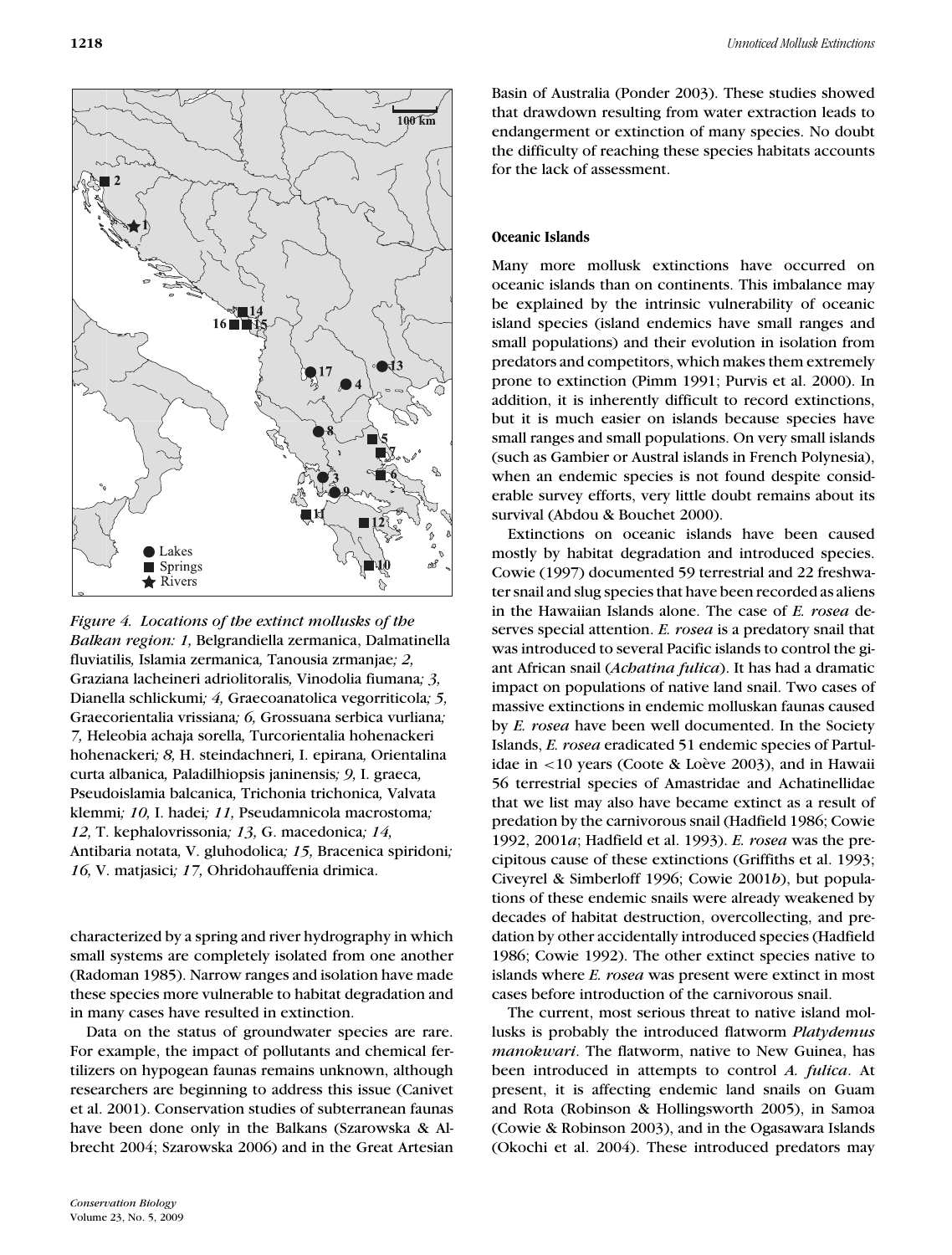

rapidly cause the extinction of many more land snails native to oceanic islands.

#### **Unlisted but Not Unnoticed**

Assessing rates of extinction for invertebrate taxa is obstructed by differences in the quality of information about each group (McKinney 1999) and by uneven numbers of vertebrate experts and invertebrate experts (Gaston & May 1992). Moreover, the difficulty of ruling on the conservation status of species is amplified for invertebrate taxonomists because not only are there fewer of them in relation to terrestrial vertebrate experts but also the number of species to deal with is colossal (as high as 99% of animals; Ponder & Lunney 1999). Plus, most invertebrate species are small. For these two reasons reaching a decision concerning their conservation status involves extensive and detailed survey work that can take in some cases a lifetime of work. Vertebrate experts, in contrast, tend to focus on one or a few favorite species and to go out on targeted field-survey expeditions. Despite these difficulties, some scattered results of thorough survey works reach the stage of publication, and our <3 months of bibliographic research and consultation with experts led to a doubling of the number of listed extinct mollusk species. Why, when monitoring of the conservation status of mammals and birds is so accurate, were these extinctions not captured by the IUCN until now? The extinctions we recorded had been known and published for more than 10 years in many cases. For mollusks (and all invertebrates) there is a disconnect between extinctions known to experts or published in the scientific literature and extinctions on the IUCN Red List, whereas for birds and mammals, the IUCN Red List is the scientific reference. The list is designed for vertebrates and relies on an important task force of ecological researchers and conservation biologists who are monitoring, observing the state of biodiversity, and relaying their data to the IUCN almost in real time. For invertebrates, taxonomists—not ecological researchers—hold the knowledge of species population trends. This knowledge is published but does not reach the IUCN. Thus, there is an additional stage in listing an invertebrate extinction in the "IUCN way." For mammals and birds, the process is (1) knowing and (2) listing, whereas for invertebrates it seems to be (1) knowing and (2) sometimes recording, or (1) knowing, (2) recording, and (3) not listing and often not knowing. This difference in the way of documenting extinctions between invertebrates and terrestrial vertebrates may partly explain the imbalance in the number of listed extinctions per major taxonomic group.

*Figure 5. Summary of the updated mollusk species and subspecies extinctions.*

## **Conclusion**

At the onset of our study, out of 850 known extinct species globally, 302 were mollusks, 278 of which were correctly listed as extinct. Today, the number of mollusk extinctions has almost doubled (Fig. 5) and is higher than the number of extinctions in all other taxa combined. Do mollusks really account for half the toll? They certainly account for half the toll of documented extinctions but certainly not for half the toll of what is really extinct (i.e., both documented and overlooked extinctions). Invertebrate species receive much less publicity and attract disproportionately minor research effort relative to vertebrates (Lydeard et al. 2004). Indeed, there is a mismatch between the number of scientists working on birds and mammals and the very few taxonomists specializing in invertebrate taxa. If one adds to this the unbalanced repartition of human effort and funding in relation to the richest biodiversity locations, it becomes clear that these two phenomena are influencing this uneven number of documented extinctions.

Yet, the difficulties encountered in recording mollusk extinctions are less critical than those faced in recording extinctions in other invertebrate taxa, such as insects. Recording mollusk extinctions in the field is facilitated by the fact that one can still find dead shells from species that became extinct during the 19th century (Bouchet & Abdou 2003; Griffiths & Florens 2006). Compared with mollusks, the number of documented insect extinctions is amazingly small: 60 according to the 2007 IUCN Red List (IUCN 2007) of about 950,000 described species. Baillie et al. (2004) estimated that the conservation status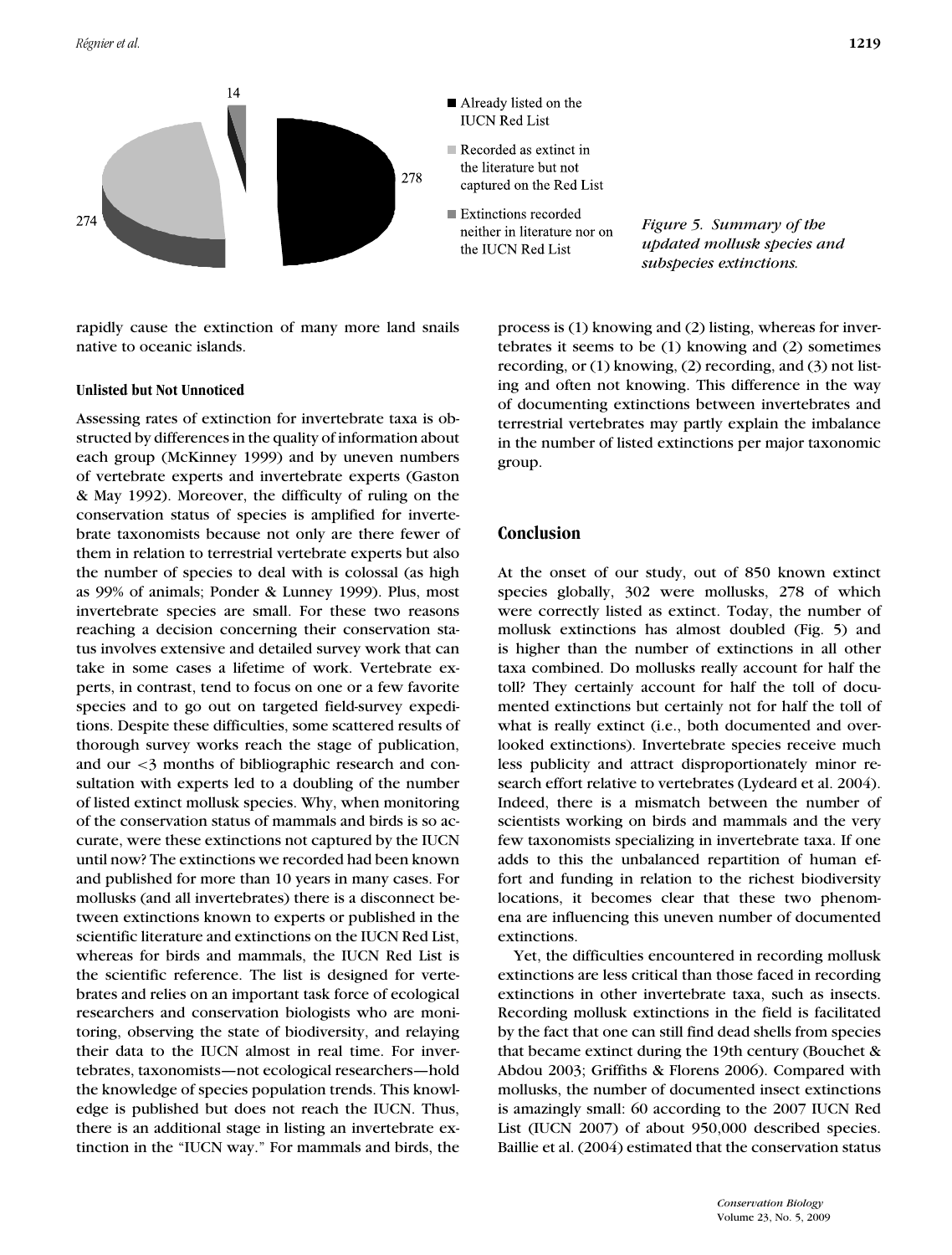of 771 insect species had been evaluated and that 73% of them are listed as threatened by the IUCN. This provides a good idea of the huge number of extinctions being missed and makes it clear how much the present listing of extinctions is biased. If "[m]ost extinctions estimated to have occurred in the historical past, or predicted to occur in the future, are of insects" (Dunn 2005), then no doubt a huge number of insect extinctions have gone unnoticed since 1500. The same work we did for mollusks could be applied to insects and would surely increase dramatically the number of documented extinctions on the IUCN Red List.

## **Acknowledgments**

We are very grateful to R. A. D. Cameron, R. H. Cowie, and J. P. Rodriguez for their constructive comments on the manuscript. We also thank the following experts who checked extinction data and provided new data: C. Albrecht, T. Asami, R. Bieler, A. Bogan, S. Chiba, G. R. Clements, R. H. Cowie, K. S. Cummings, A. Falniowski, O. Griffiths, M. Haase, M. G. Hadfield, D. Herbert, M. Ibanez, M. C. Mansur, I. Muratov, S. Panha, G. Rosenberg, M. Schilthuizen, M. Seddon, L. Ricardo, L. Simone, F. G. Thompson, K. Tomiyama, A. Warén, F. Wesselingh, and T. de Winter.

## **Supporting Information**

An updated list of mollusk extinctions (Appendix S1) and sources for updating the extinct species list (Appendix S2) are available as part of the on-line article. The authors are responsible for the content and functionality of these materials. Queries (other than absence of the material) should be directed to the corresponding author.

## **Literature Cited**

- Abdou, A., and P. Bouchet. 2000. Nouveaux gastéropodes Endodontidae et Punctidae (Mollusca, Pulmonata) récemment éteints de l'archipel des Gambiers (Polynésie). Zoosystema 22:689-707.
- Allan, J. D., and A. S. Flecker. 1993. Biodiversity conservation in running waters. BioScience **43:**32–43.
- Baillie, J. E. M., et al. 2004. IUCN Red List of threatened species—a global species assessment. International Union for Conservation of Nature, Gland, Switzerland, and Cambridge, United Kingdom.
- Bogan, A. E. 2006. Conservation and extinction of the freshwater molluscan fauna of North America. Page 445 in C. F. Sturm, T. A. Pearce, and A. Valdes, editors. The mollusks: a guide to their study, collection and preservation. American Malacological Society, Philadelphia, Pennsylvania.
- Bogan, A. E., J. M. Pierson, and P. Hartfield. 1995. Decline in the freshwater gastropod fauna in the Mobile Bay basin. Pages 249–252 in E. T. LaRoe, G. S. Farris, C. E. Puckett, P. D. Doran, and M. J. Mac, editors. Our living resources: a report to the nation on the distribution, abundance, and health of U.S. plants, animals, and ecosystems. U.S.

Department of the Interior, National Biological Service, Washington, D.C.

- Bouchet, P. 2006. The magnitude of marine biodiversity. Pages 31–64 in C. M. Duarte, ed. The exploration of marine biodiversity—scientific and technological challenges. Fondacion BBVA, Bilbao, Spain.
- Bouchet, P., and A. Abdou. 2003. Endemic land snails from the Pacific Islands and the museum record: documenting and dating the extinction of the terrestrial Assimineidae of the Gambier Islands. Journal of Molluscan Studies **69:**165–170.
- Briggs, J. C. 2007. Biodiversity loss in the ocean: how bad is it? [author reply]. Science **316:**1281–1284.
- Canivet, V., P. Chambon, and J. Gibert. 2001. Toxicity and bioaccumulation of arsenic and chromium in epigean and hypogean freshwater macroinvertebrates. Archives of Environmental Contamination and Toxicology **40:**345–354.
- Carlton, J. T. 1993. Neoextinctions of marine invertebrates. American Zoologist **33:**499–509.
- Chapman, M. G. 1999. Are there adequate data to assess how well theories of rarity apply to marine invertebrates? Biodiversity and Conservation **8:**1295–1318.
- Civeyrel, L., and D. Simberloff. 1996. A tale of two snails: is the cure worse than the disease? Biodiversity and Conservation **5:**1231–1252.
- Coote, T., and E. Loève. 2003. From 61 species to five: endemic tree snails of the Society Islands fall prey to an ill-judged biological control programme. Oryx **37:**91–96.
- Cowie, R. H. 1992. Evolution and extinction of Partulidae, Endemic Pacific island land snails. Philosophical Transactions of the Royal Society of London—Biological Sciences **335:**167–191.
- Cowie, R. H. 1997. Catalog and bibliography of the nonindigenous nonmarine snails and slugs of the Hawaiian Islands. Bishop Museum Occasional Papers **50:**1–66.
- Cowie, R. H. 2001*a*. Can snails ever be effective and safe biocontrol agents? International Journal of Pest Management **47:**23–40.
- Cowie, R. H. 2001*b*. Invertebrate invasions on Pacific Islands and the replacement of unique native faunas: a synthesis of the land and freshwater snails. Biological Invasions **3:**119–136.
- Cowie, R. H., and A. C. Robinson. 2003. The decline of native Pacific island faunas: changes in status of the land snails of Samoa through the 20th century. Biological Conservation **110:**55–65.
- Culotta, E. 1994. Is marine biodiversity at risk? Science **263:**918–920.
- Dulvy, N. K., Y. Sadovy, and J. D. Reynolds. 2003. Extinction vulnerability in marine populations. Fish and Fisheries **4:**25–64.
- Dulvy, N. K., J. R. Ellis, N. B. Goodwin, G. Alastait, J. D. Reynolds, and S. Jennings. 2004. Methods of assessing extinction risk in marine fishes. Fish and Fisheries **5:**255–276.
- Dunn, R. R. 2005. Modern insect extinctions, the neglected majority. Conservation Biology **19:**1030–1036.
- Fontaine, B., et al. 2007. The European union's 2010 target: putting rare species in focus. Biological Conservation **139:**167–185.
- Gaston, K. J., and R. M. May. 1992. The taxonomy of taxonomists. Nature **356:**281–282.
- Gloër, P., C. Albrecht, and T. Wilke. 2007. Enigmatic distribution patterns of the Bithyniidae in the Balkan Region (Gastropoda: Rissooidea). Mollusca **25:**13–22.
- Griffith, H. I., B. Kryštufek, and J. M. Reed. 2004. Balkan biodiversity: pattern and process in the European hotspot. Kluwer Academic Publishers, Dordrecht, The Netherlands.
- Griffiths, O. L., and F. B. Florens. 2004. Ten new species of Mascarene land snails (Mollusca: Gastropoda) and their conservation status. Molluscan Research **24:**161–177.
- Griffiths, O. L., and V. F. B. Florens. 2006. Nonmarine molluscs of the Mascarene Islands (Mauritius, Rodrigues and Réunion) and the northern dependencies of Mauritius. Bioculture Press, Mauritius.
- Griffiths, O. L., A. Cook, and S. M. Wells. 1993. The diet of the introduced carnivorous snail *Euglandina rosea* in Mauritius and its implications for threatened island gastropod faunas. Journal of Zoology **229:**79–89.